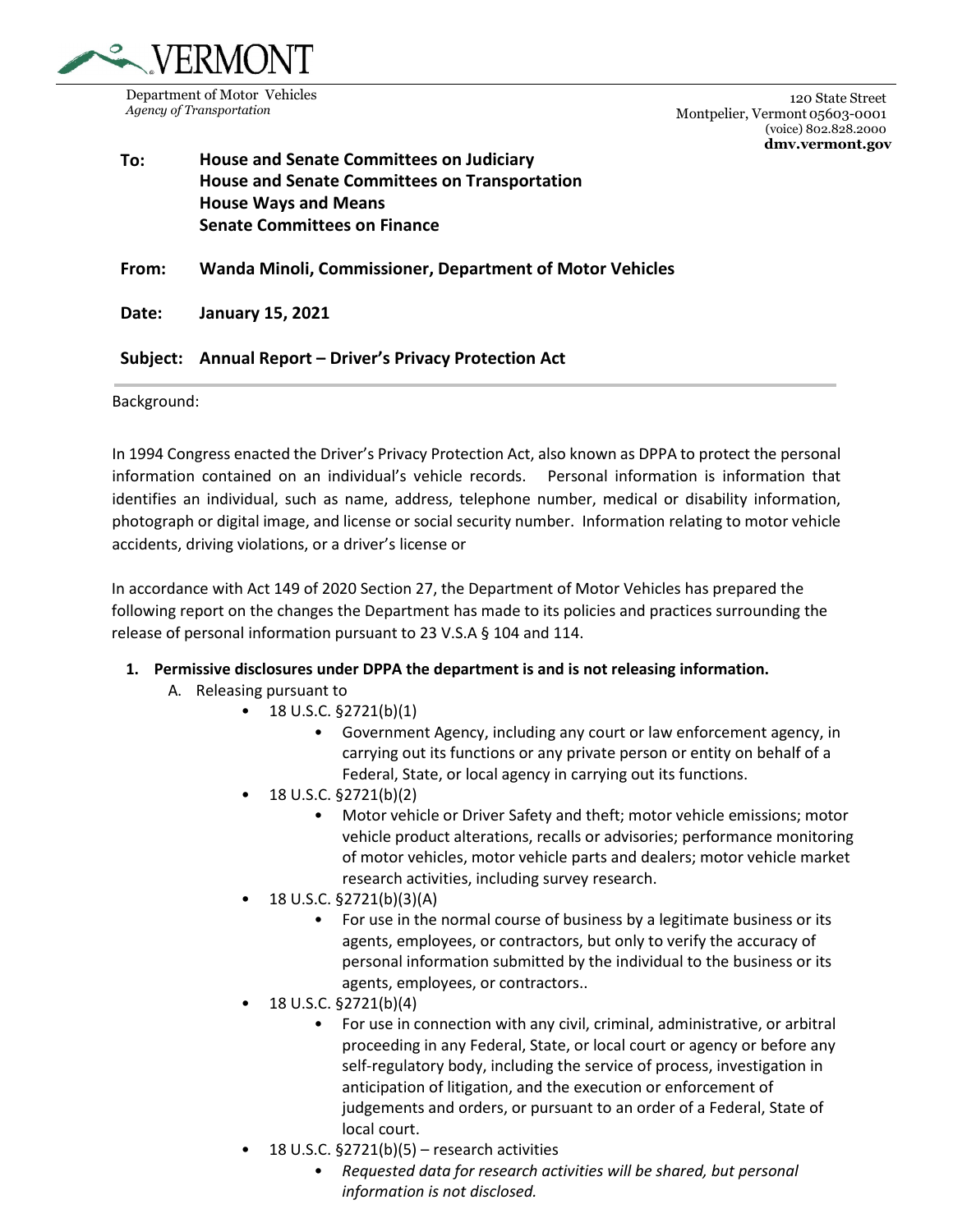

120 State Street Montpelier, Vermont 05603-0001 (voice) 802.828.2000 **[dmv.vermont.g](http://www.dmv.vermont./)ov**

- 18 U.S.C. §2721(b)(6)
	- For use by an insurer or insurance support organization, or by a selfinsured entity, or its agents, employees, or contractors, in connection with claims investigation activities, antifraud activities, rating or underwriting.
- 18 U.S.C §2721(b)(9)
	- For use by an employer or its agent or insurer to obtain or verify information relating to a holder of a commercial driver's license that is required under chapter 313 of title 49.
- B. Not releasing pursuant to:
	- 18 U.S.C.  $\S 2721(b)(3)(B)$ 
		- For use in the normal course of business by a legitimate business or its agents, employees, or contractors,
	- 18 U.S.C. §2721(b)(7) owner or lien-holder of towed or impounded vehicle
		- *Owners or lien-holders of towed or impounded vehicles may use the existing abandoned vehicle process to gather any information contained in DMV records.*
	- 18 U.S.C. §2721(b)(8) Private Investigators
		- *Private investigators may access information in DMV records through any of the other relevant permissive uses under which the Department shares information.*
	- 18 U.S.C. §2721(b)(10) Private toll operators
		- *Currently do not receive requests from private toll operators; information shared with state toll authorities is shared under 18 U.S.C. §2721(b)(1).*
	- 18 U.S.C. §2721(b)(12) Bulk distributions for surveys, marking of solicitations
		- *The sale of information contained in Department records for survey or solicitation does not benefit Vermonters.*
- **2. Statistics for calendar year 2020 (new applicants) on the number of requests under each permissive disclosure and the breakdown of how many were:**

| Approved:<br>А.              |                                                    |                       |
|------------------------------|----------------------------------------------------|-----------------------|
| <b>Permissive Disclosure</b> | Type of Disclosure                                 | <b>Total Approved</b> |
| 18 U.S.C.§2721(b)(1)         | For use by any government agencies                 |                       |
| 18 U.S.C. §2721(b)(2)        | Driver safety and theft                            | 0                     |
| 18 U.S.C. §2721(b)(3)        | Verifying personal info                            | 18                    |
| 18 U.S.C. §2721(b)(4)        | Court & government proceedings                     | 0                     |
| 18 U.S.C. §2721(b)(5)        | Research activities                                | 0                     |
| 18 U.S.C. §2721(b)(6)        | Insurer/insurance company                          | 3                     |
| 18 U.S.C. §2721(b)(9)        | <b>Verifying CDLs</b>                              | 15                    |
| 18 U.S.C. §2721(b)(11)       | Requests for individual information w/consent from | 3                     |
|                              | individual to whom personal information pertains   |                       |

B. Denied in  $2020$ :<sup>[1](#page-1-0)</sup>

| Permissive disclosure     | Type of Disclosure      | <b>Total Denied</b> |
|---------------------------|-------------------------|---------------------|
| 18 U.S.C. $\S$ 2721(b)(2) | Driver safety and theft |                     |

<span id="page-1-0"></span> $<sup>1</sup>$  The type of business requesting the information does not qualify for the information they are requesting</sup>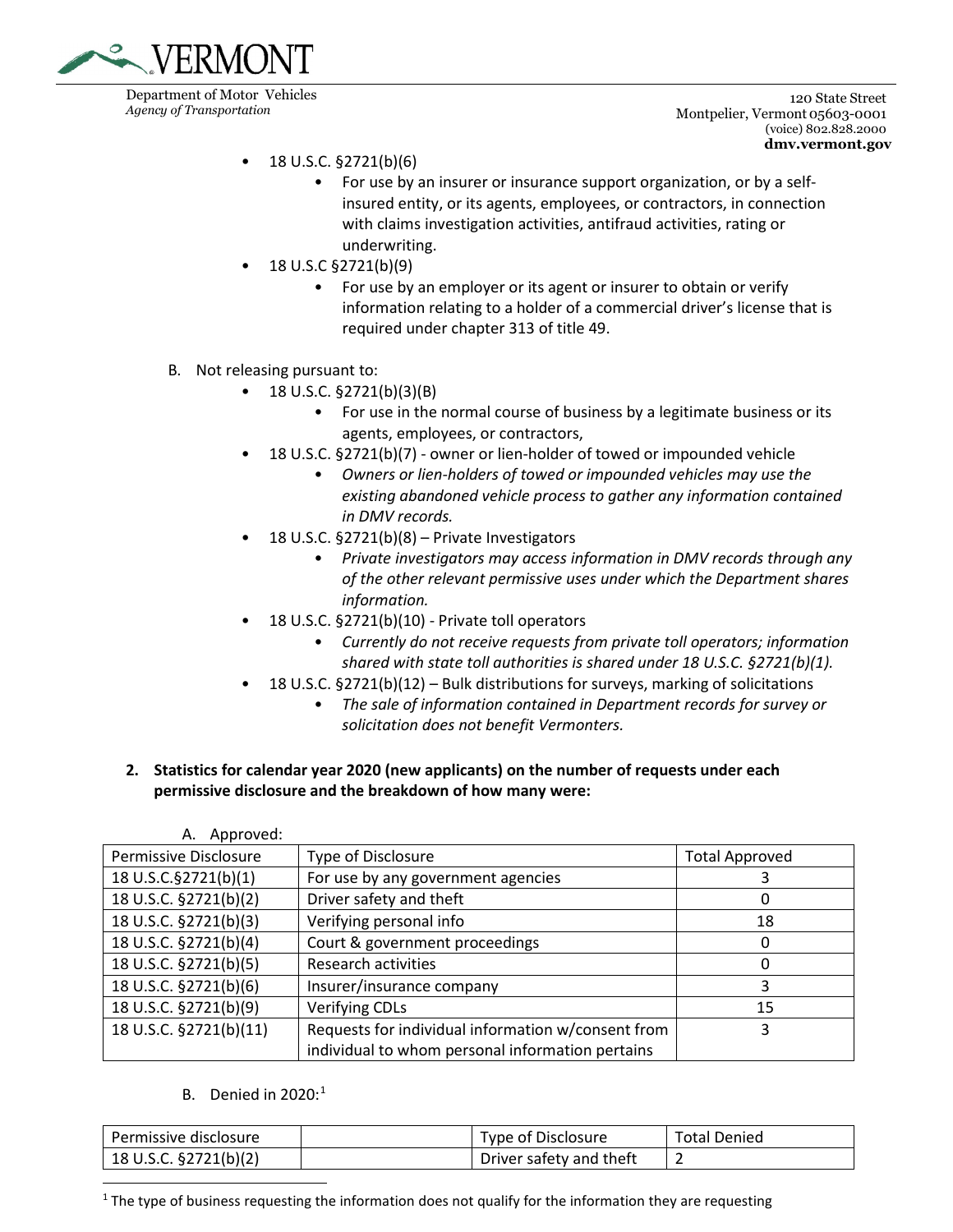

| Ongoing requests: <sup>2</sup><br>C. |                                                    |                       |  |  |
|--------------------------------------|----------------------------------------------------|-----------------------|--|--|
| Permissive Disclosure                | Type of Disclosure                                 | <b>Total Approved</b> |  |  |
| 18 U.S.C.§2721(b)(1)                 | For use by any government agencies                 | 24                    |  |  |
| 18 U.S.C. §2721(b)(2)                | Driver safety and theft                            | 3                     |  |  |
| 18 U.S.C. §2721(b)(3)                | Verifying personal info                            | 85                    |  |  |
| 18 U.S.C. §2721(b)(4)                | Court & government proceedings                     | 11                    |  |  |
| 18 U.S.C. §2721(b)(5)                | <b>Research activities</b>                         | 1                     |  |  |
| 18 U.S.C. §2721(b)(6)                | Insurer/insurance company                          | 16                    |  |  |
| 18 U.S.C. §2721(b)(7)                | Towed/impounded vehicles                           | $\overline{2}$        |  |  |
| 18 U.S.C. §2721(b)(8)                | Private investigators                              | $\Omega$              |  |  |
| 18 U.S.C. §2721(b)(9)                | <b>Verifying CDLs</b>                              | 72                    |  |  |
| 18 U.S.C. §2721(b)(10)               | Private toll transportation facilities             | 1                     |  |  |
| 18 U.S.C. §2721(b)(11)               | Requests for individual information w/consent from |                       |  |  |
|                                      | individual to whom personal information pertains   | 15                    |  |  |

D. Made on behalf of another person, as defined in 1 V.S.A. §128. "Person" shall include any natural person, corporation, municipality, the State of Vermont or any department, agency, or subdivision of the State, and any partnership, unincorporated association, or other legal entity. (Amended 1969, No. 207 (Adj. Sess.), § 2, eff. March 24, 1970.)

Total number of paid driving records in 2020: 243,874 Total number of free driving records in 2020: 7,206 Total driving records provided in 2020: 251,080 $^3$  $^3$ 

- **3.** Total number of unique persons who requested information under each permissive disclosure:
	- $\bullet$  5,[4](#page-2-2)87 number of records sold by DMV.<sup>4</sup>
	- 170 unique individuals/corporations requested driving records through online portal
- **4.** Updates to policies, procedures, and documents used by the Department related to permissive disclosures.

In 2020 all customer contracts were reviewed which resulted in 10 requestors with no agreement. Each requestor was contacted and initiated a new agreement or stopped services. Annually in March of each year DMV and National Information Consortium (NIC) jointly will review policy and procedures. The items listed with no revenue are either obsolete or not compliant with DPPA or information is now available through other modernization efforts.

All updated forms can be found at the end of this report.

Attachment A: Driver Privacy Protection Policy Attachment B: VG-116 Vermont DMV Record Request Attachment C: VG-118 Driver Privacy Protection Act Agreement Attachment D: DMV Approval Letter

<span id="page-2-0"></span><sup>2</sup> Ongoing requests include individuals contained in 2A

<span id="page-2-1"></span><sup>&</sup>lt;sup>3</sup> These requests are thru NIC (National Information Consortium)

<span id="page-2-2"></span><sup>4</sup> Could be purchased by a qualifying individual or the actual individual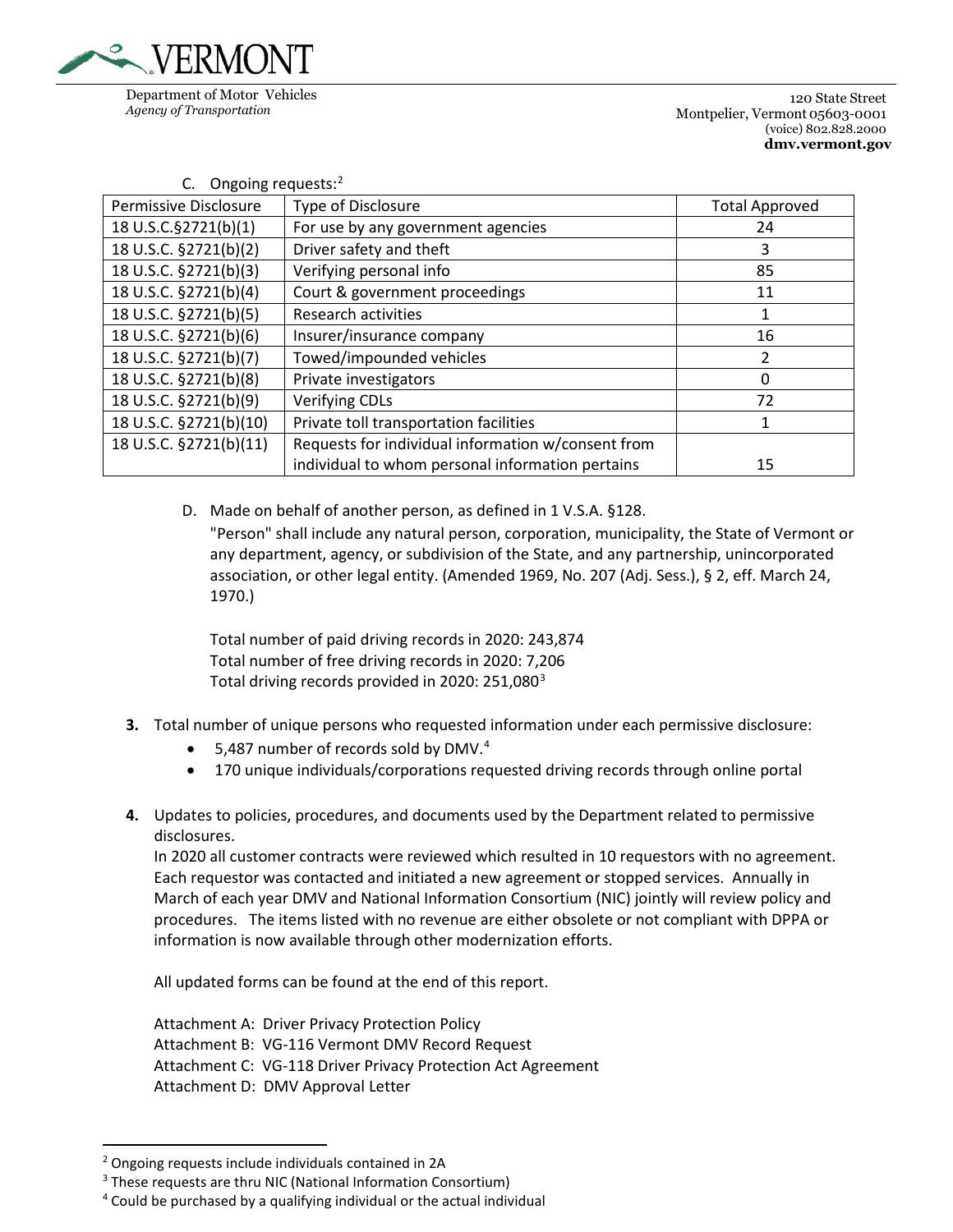

120 State Street Montpelier, Vermont 05603-0001 (voice) 802.828.2000

**5.** Breakdown of fees collected in calendar year 2020 broken out by authorizing subdivision under 23 V.S.A. § 114 (a) and an explanation of what proportion was deposited in the Transportation Fund.

| Authorizing Subdivision of 23 V.S.A. §114                             | <b>Fees Collected</b> |
|-----------------------------------------------------------------------|-----------------------|
| 23 V.S.A. §114(a)(1) Listings of 1-4 current or expired registrations | 0                     |
| 23 V.S.A. §114(a)(2) Certified copy of current or original            |                       |
| registration application                                              | \$932.00              |
| 23 V.S.A. §114(a)(3) Sample plates                                    | \$18.00               |
| 23 V.S.A. §114(a)(4) Lists of registered dealers, transporters,       |                       |
| periodic inspection stations, rental vehicle companies, fuel dealers  |                       |
| and distributors (including gallons sold or delivered)                | $\mathbf 0$           |
| 23 V.S.A. §114(a)(5) Repealed                                         | 0                     |
| 23 V.S.A. §114(a)(6) Periodic inspection sticker record               | 0                     |
| 23 V.S.A. §114(a)(7) Certified copy of individual accident report     | \$2,304.00            |
| 23 V.S.A. §114(a)(8) Certified copy police accident report            | \$18,360.00           |
| 23 V.S.A. §114(a)(9) Certified copy of suspension notice              | \$56.00               |
| 23 V.S.A. §114(a)(10) Certified copy of mail receipt                  | 0                     |
| 23 V.S.A. §114(a)(11) Certified copy of proof of mailing              | 0                     |
| 23 V.S.A. §114(a)(12) Certified copy of reinstatement notice          | 104.00                |
| 23 V.S.A. §114(a)(13) Certified copy of operator's license            |                       |
| application                                                           | \$24.00               |
| 23 V.S.A. §114(a)(14) Certified copy of 3-year operating records      |                       |
| (Vermont only)                                                        | \$3,441,046.00        |
| 23 V.S.A. §114(a)(15) Repealed                                        | 0                     |
| 23 V.S.A. §114(a)(16) Government official photo identification        |                       |
| card                                                                  | \$18.00               |
| 23 V.S.A. §114(a)(17) Listing of 1-4 current or expired operator's    | O                     |
| license                                                               |                       |
| 23 V.S.A. §114(a)18) Statistics and research                          | \$931.00              |
| 23 V.S.A. §114(a)(19) Insurance information of accident               |                       |
| 23 V.S.A. §114(a)(20) Certified copy of complete operating record     | \$40,872.00           |
| (Vermont only)                                                        |                       |
| 23 V.S.A. §114(a)(21) Records not otherwise specified                 | 0                     |
| 23 V.S.A. §114(a)(22) Public records request for Department           | 0                     |
| records requiring customer per hour, but not computer                 |                       |
| programming less than                                                 |                       |
| 23 V.S.A. §114(a)(23) Public records request for Department           | \$50,211.00           |
| records requiring custom computer programming (updated)               |                       |

**All** fees collected for the above transactions have been deposited into the Transportation Fund.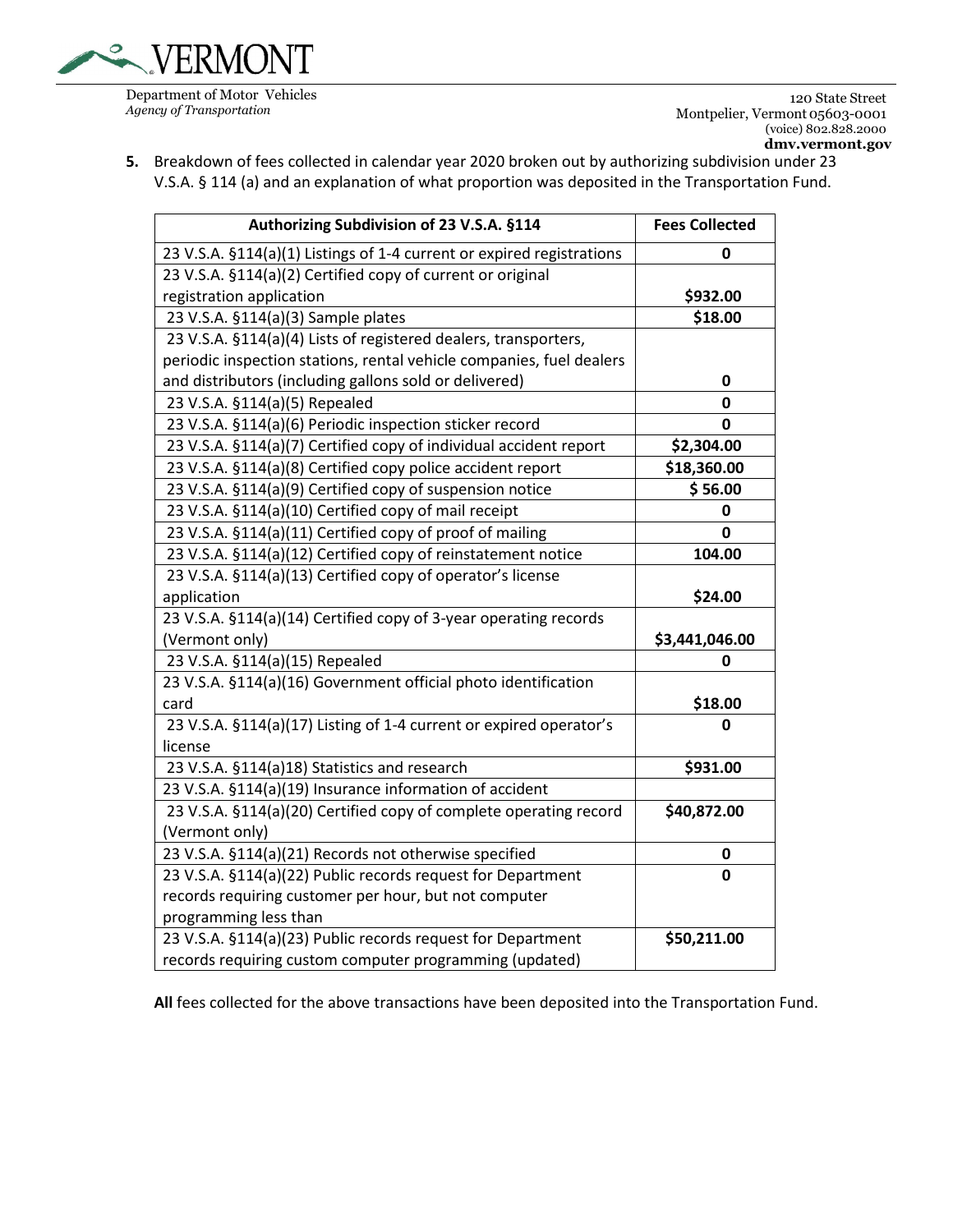### **Driver Privacy Protection Policy**

Statutory Reference: *18 U.S.C. §2721 - Prohibition on release and use of certain personal information from State motor vehicle records 23 V.S.A. §104 – Public records*

- I. Statement of Purpose: The purpose of this policy is to ensure that the State of Vermont, Department of Motor Vehicles is in substantial compliance with the Driver Privacy Protection Act of 1994. The policy has been developed to protect an individual's rights to privacy to the extent possible while allowing access to targeted information for legitimate purposes.
- II. Definitions:
	- a. "Motor Vehicle Records" shall mean any record that pertains to a motor vehicle operator's permit, driver's license, motor vehicle title, motor vehicle registration, or identification card issued by the Department of Motor Vehicles.
	- b. "Person" shall mean an individual, organization or entity, but does not include this State or any Agency thereof.
	- c. "Named Person" shall mean that, depending upon the type of information sought, the person making the request has furnished either the name and date of birth of an individual or the registration plate number or VIN of a vehicle.
	- d. "Personal Information" shall mean information in a motor vehicle record that identifies an individual, including an individual's photograph or computerized image, social security number, driver identification number, name, address other than the five-digit zip code, telephone number, and medical or disability information, but does not include information on vehicle accidents, driving violations and driver's license and registration status.
	- e. "Disclosure" shall mean releasing information from Department records requested under either 1 V.S.A. Chapter 5, Subchapter 3, 23 V.S.A. Chapter 3 or the Driver Privacy Protection Policy, as applicable. Disclosure shall be subject to Department system and resources capabilities and established costs.
- III. Prohibition on Release and Use of Certain Personal Information from Motor Vehicle Records: Except as specifically provided for, the Department of Motor Vehicles (the "Department") and any officer, employee or contractor thereof shall not knowingly disclose or otherwise make available to any person, personal information about any individual obtained by the Department in connection with a motor vehicle record.
- IV. Release and Use of Certain Personal Information from Motor Vehicle Records:
	- a. Persons requesting personal information shall properly identify themselves to the Department and shall make all requests for personal information under oath in accordance with 23 V.S.A. § 201 and on a form or in a manner satisfactory to the Department.
	- b. Unless personal information is confidential or exempt from disclosure under some other provisions of law, personal information in a motor vehicle record shall be disclosed for legitimate purposes as follows:
		- i. Use in connection with matters of motor vehicle or driver safety and theft, motor vehicle emissions, motor vehicle product alterations, recalls, or advisories, performance monitoring of motor vehicles, motor vehicle parts and dealers by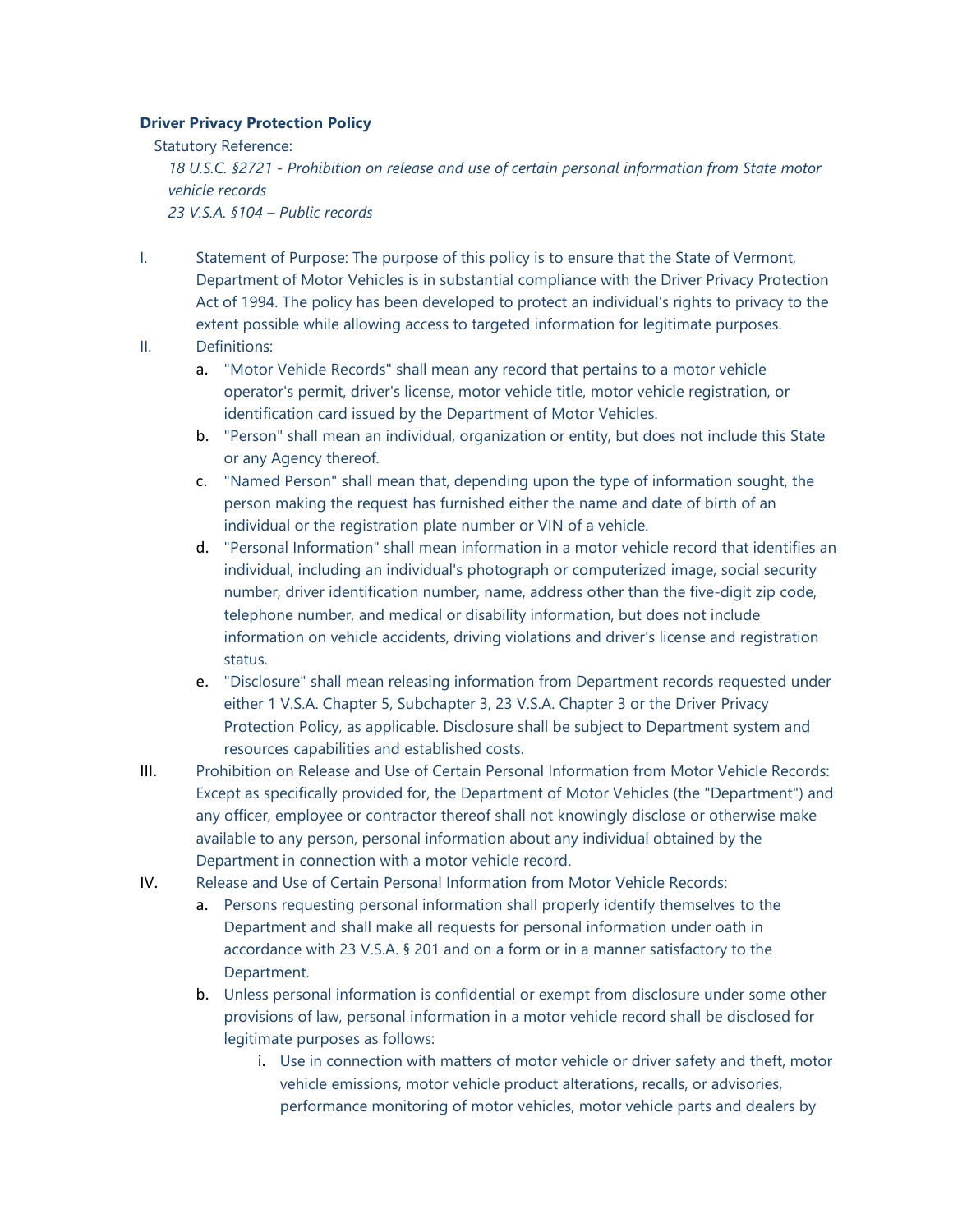motor vehicle manufacturers and removal of non-owner records from the original owner of the records of motor vehicle manufacturers to carry out the purpose of the Automobile Information Disclosure Act, the Motor Vehicle Information and Cost Saving Act, the National Traffic and Motor Vehicle Safety Act of 1966, the Anti-Car Theft Act of 1992, and the Clean Air Act and may be disclosed for the same uses though not specifically required under the reference Acts.

- ii. Further, information may be disclosed for legitimate purposes as follows:
	- 1. For use by any government agency, including any court or law enforcement agency, in carrying out its functions, or any private person acting on behalf of a government agency in carrying out its functions. (18 U.S.C. §2721(b)(1))
		- This option is used by government agencies, such as law enforcement or toll operators, to gain information about vehicle owners.
		- Users requesting information for this option must provide proof that they are the entity they claim to be, such as a government identification or a letter on department/agency letterhead.
	- 2. For use in connection with matters of motor vehicles or driver safety and theft; motor vehicle emissions; motor vehicle product alterations, recalls, or advisories; performance monitoring of motor vehicles, motor vehicle parts, and dealers; motor vehicle market research activities, including survey research; and removal of non-owner records from the original owner records of motor vehicle manufacturers. (18 U.S.C. §2721(b)(2))
		- This option is generally used by vehicle manufacturers to allow them to contact owners of vehicles effected by recalls or to update their records for future correspondence.
		- Requests using this option must be accompanied by an explanation of intended use on company letterhead.
	- 3. For use in the formal course of business by a legitimate business or its agents, employees, or contractors to verify the accuracy of personal information submitted by the individual to the business or its agents, employees, or contractors. (18 U.S.C. §2721(b)(3)(A)) *If information provided does not match DMV records, correct information will not be provided. DMV will only disclose that information does not match.* 
		- This option is typically used by businesses employing drivers with CDLs tom verify driving records as required by 49 C.F.R.
		- Businesses requesting this information must provide a letter on company letterhead explaining why they qualify to receive data.
	- 4. For use in connection with any proceeding in any court or government agency or before any self-regulatory body, including the service of process, investigation in anticipation of litigation, and the execution or enforcement of judgments and orders, or pursuant to an order of any court. (18 U.S.C. §2721(b)(4))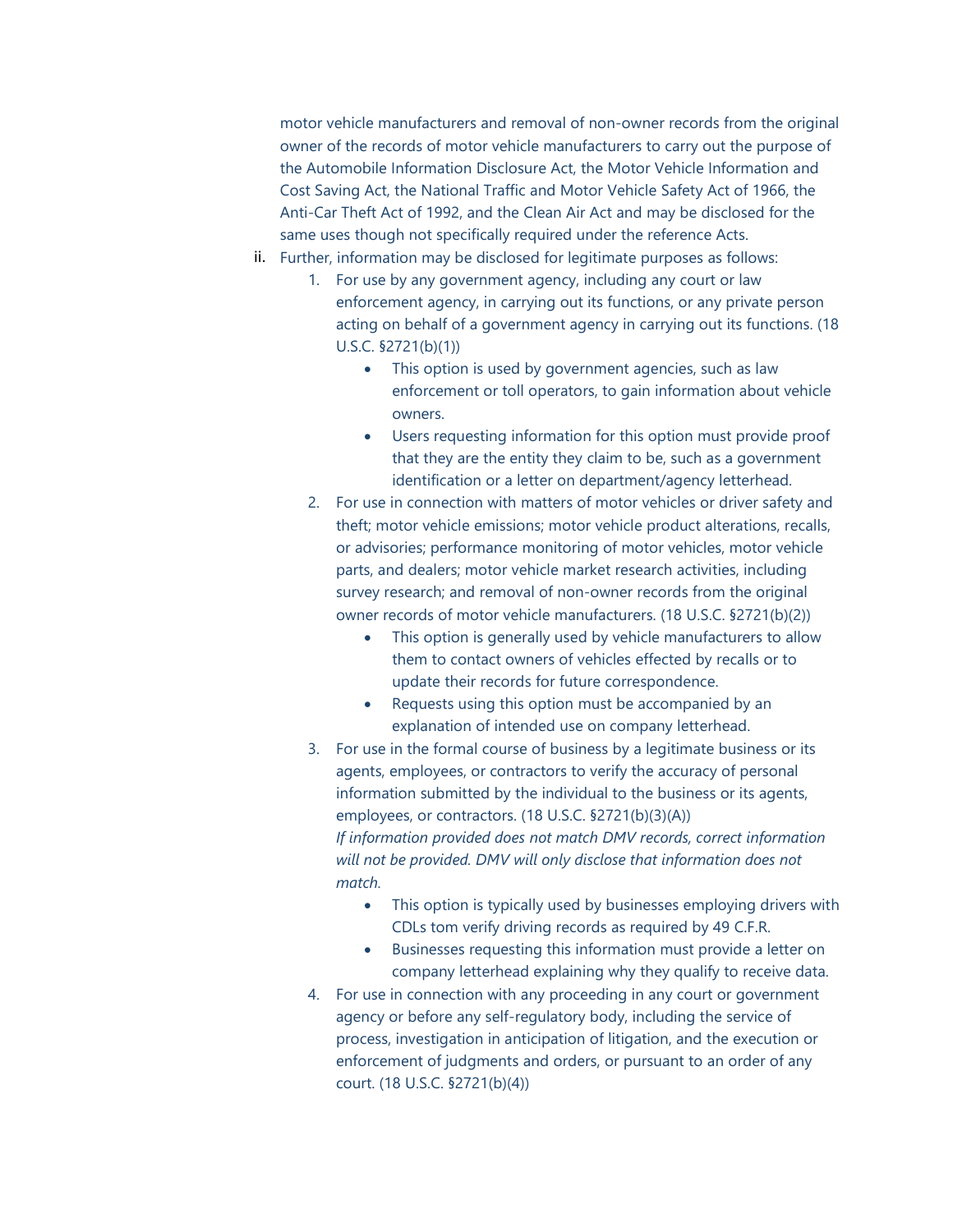- This option is typically used by lawyers involved in a case to gain information about a driver or vehicle owner. Potential uses could include to find their address, locate a vehicle, or prove ownership.
- Persons using this option must provide documentation from an officer of the court (lawyer or law firm) or court describing the intended use.
- 5. For use by any insurer or insurance support organization, or by a selfinsured entity, or its agents, employees, or contractors, in connection with claims investigation activities, antifraud activities, rating, or underwriting. (18 U.S.C. §2721(b)(6))
	- Typically used by insurance companies to verify ownership of a vehicle involved in a claim or underwriting activities
	- Requests falling under this option must be accompanied by a letter on company letterhead detailing intended use.
- 6. For use by an employer, of its agent or insurer, to obtain or verify information relating to a holder of a commercial driver's license which is required under the Commercial Motor Vehicle Safety Act of 1996 [Title XII of Public Law 99-570]. (18 U.S.C. §2721(b)(9))
	- Generally used by employers with CDL drivers to perform driving record checks of their employees as required by 49 C.F.R.
	- Requests using this option must be accompanied by a letter on company letterhead detailing intended use.
- 7. Unrestricted or specified use with written consent of the person who is the subject of the information. This includes information regarding oneself. (18 U.S.C. §2721(b)(13))
	- This option allows a person to access any information that the Department has on themselves for any purpose that they so choose.
	- Requestors using this option must provide proof of their identity (state issued photo identification – driver's license, learner's permit, or non-driver ID card)
- 8. For any use specifically authorized by law that is related to the operation of a motor vehicle or public safety. (18 U.S.C. §2721(b)(14))
	- This option is generally used by businesses and agencies involved in public safety, such as ambulance services, or with drivers of vehicles that do not require a commercial driver's license to operate.
	- Requestors using this option must provide a letter on company/agency letterhead detailing the intended use of the information and a proof of identity (state issued photo identification – driver's license, learner's permit, or non-driver ID card or agency/company identification card)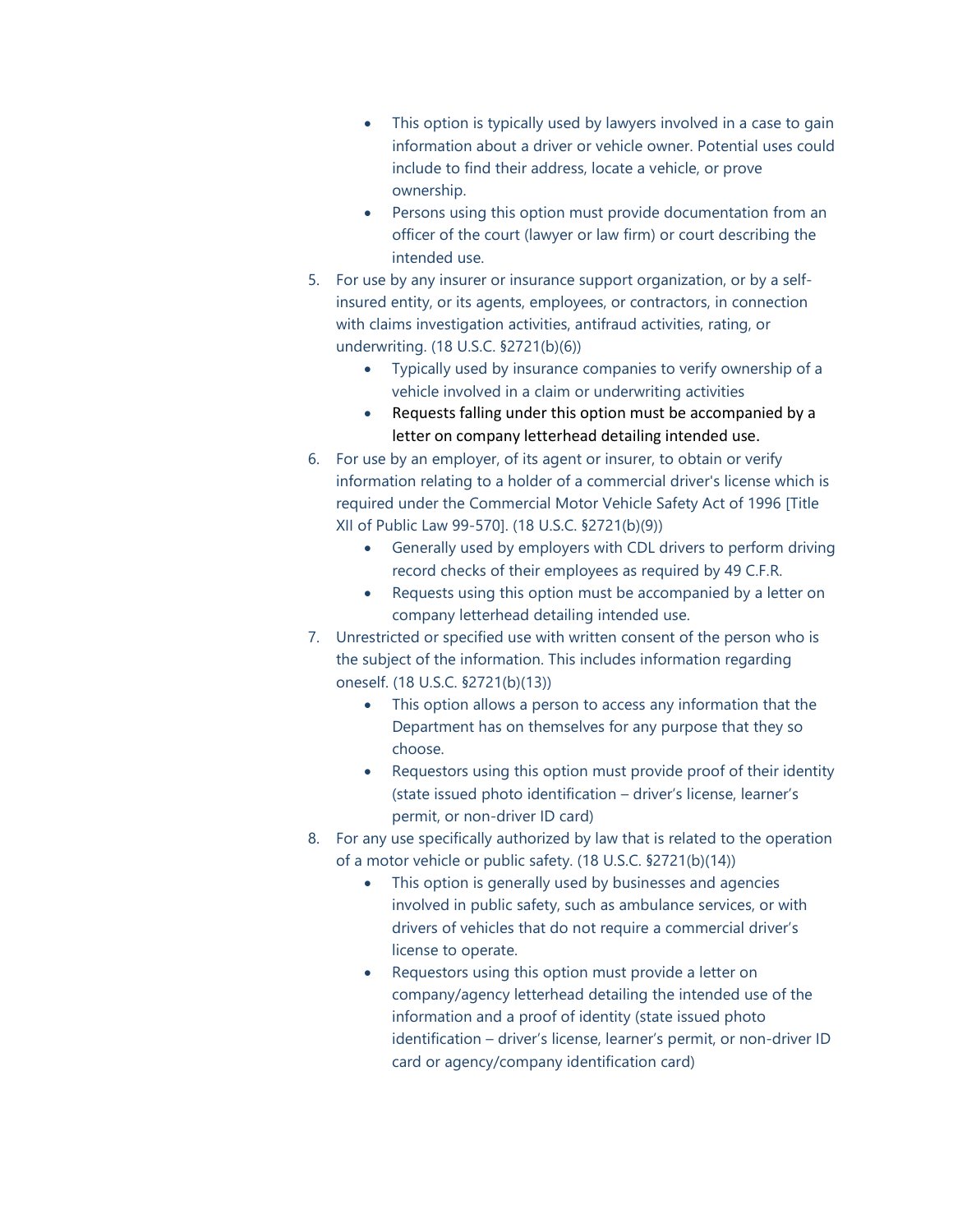- 9. For use in research activities, and for use in producing statistical reports, so long as the personal information is not published, redisclosed, or used to contact individuals. (18 U.S.C. §2721(b)(5))
	- Data for research activities will be shared, but personal information is not disclosed.
- iii. The following permissive disclosures are not to be honored:
	- 1. For use in providing notice to the owners of towed or impounded vehicles. (18 U.S.C. §2721(b)(7))
		- Owners or lienholders of towed or impounded vehicles may use the existing abandoned vehicle process to gather any information contained in DMV records.
	- 2. For use by any licensed private investigative agency or licensed security service for any purpose permitted under this subsection. (18 U.S.C. §2721(b)(8))
		- Private investigators may access information in DMV records through any of the other relevant permissive uses under which the Department shares information.
	- 3. For use in connection with the operation of private toll transportation facilities. (18 U.S.C. §2721(b)(10)
		- Currently do not receive requests from private toll operators; information shared with state toll authorities is shared under 18 U.S.C. §2721(b)(1).
	- 4. For bulk distribution for surveys, marketing or solicitations if the State has obtained the express consent of the person to whom such personal information pertains. (18 U.S.C. §2721(b)(12))
		- The sale of information contained in Department records for survey or solicitation does not benefit Vermonters.
- iv. A person shall have access to motor vehicle records relating to such person upon proof of identity. Motor vehicle records relating to a person may be made available to any other person upon proof, in such form and manner as the Department prescribes, that the written consent of the person who is the subject of the record has been obtained.
- v. Personal information may be disclosed for any other use specifically authorized under the laws of the State if such use is related to the operation of a motor vehicle or public safety.
- c. Information pertaining to Vehicular Accidents, Driving Violations and Driver's License and Registration Status: In the definition of "personal information", there is an express exclusion of information on vehicular accidents, driving violations and driver's license and registration status. Therefore, this information is not considered to be within the scope of the DPPA. Information on vehicular accidents, driving violations and driver's license and registration status will be made available in accordance with 1 V.S.A. Chapter 5, Subchapter 3 and 23 of V.S.A. Chapter 3.
- d. Resale or Redisclosure: A recipient of personal information for a particular use may not use the information or make the information available for any use other than for a use permitted under this policy. The recipient may sell or otherwise make the information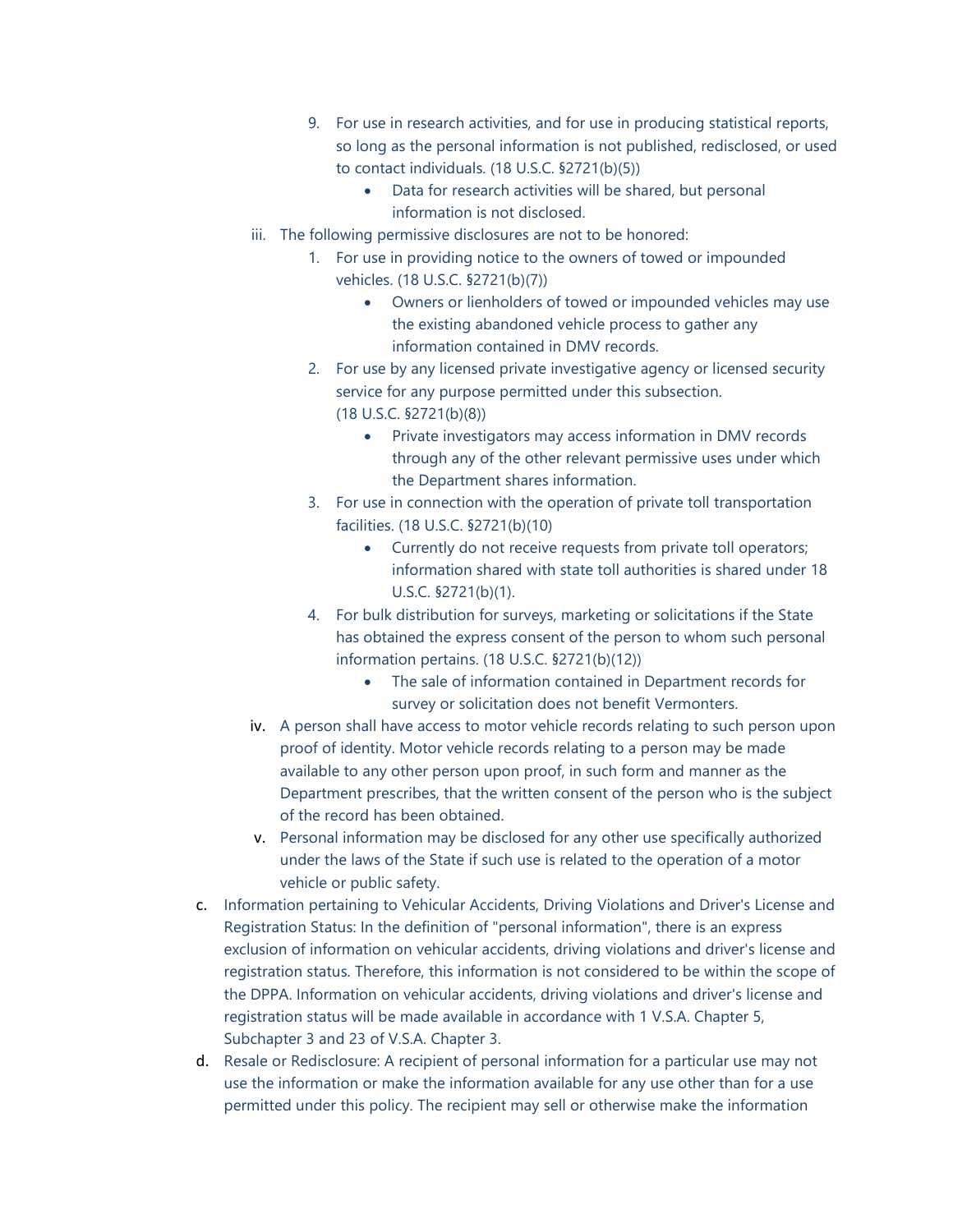available for any use permitted under this policy. A recipient who resells or rediscloses personal information permitted under section III must keep, for a period of 5 years, records identifying each person or entity that received information and the permitted purpose for which the information will be used and must make such records available to the Department of Motor Vehicles upon request.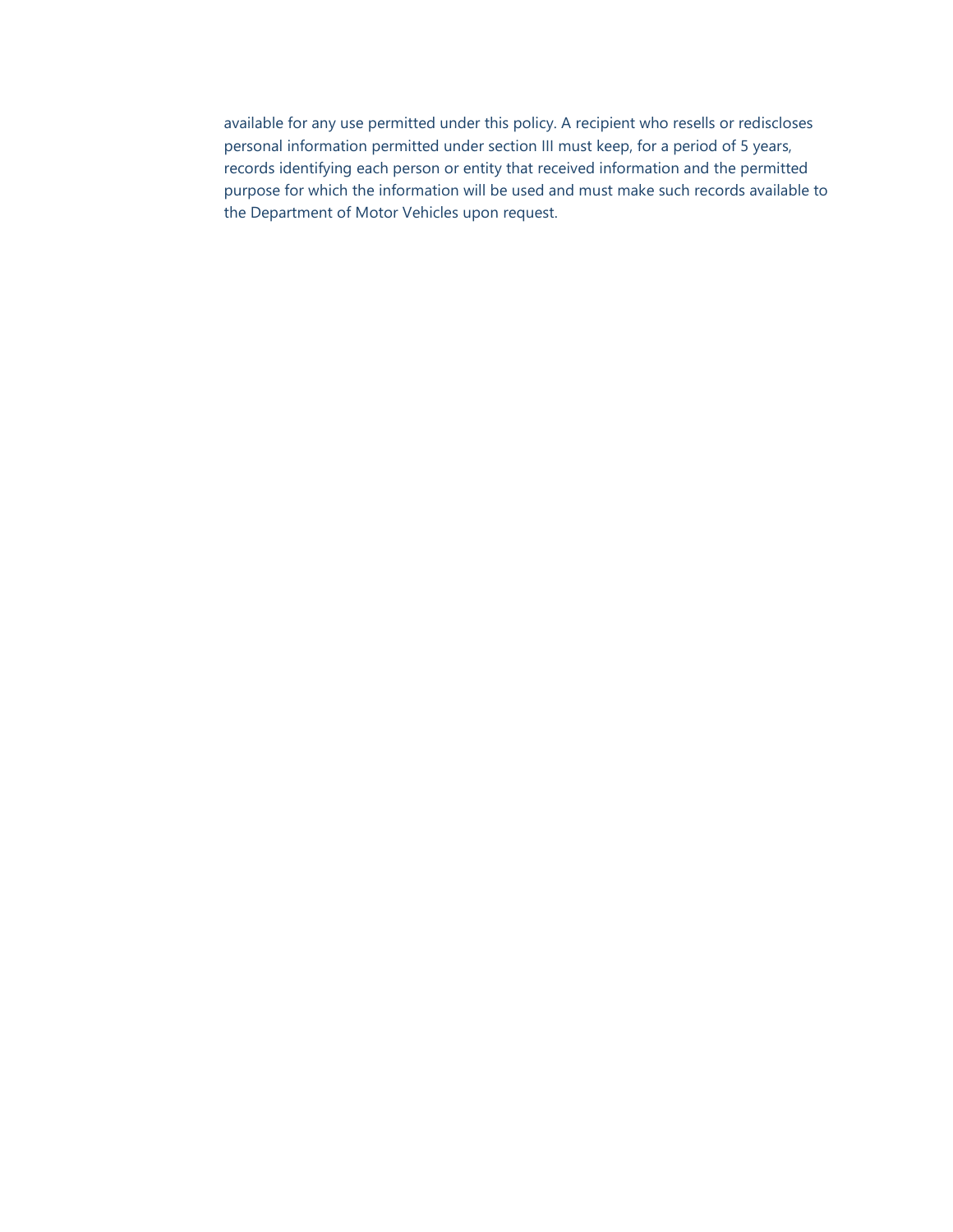

DEPARTMENT OF MOTOR VEHICLES Agency of Transportation dmv.vermont.gov

120 State St Montpelier, Vermont 05603-0001 802.828.2000

Requests for Vermont Department of Motor Vehicles records must be submitted on this form. The form must be completed in ink.

All applicable sections of this form (front and back) must be completed to obtain the requested information. Do not mail cash! Make check or money order payable (in U.S. funds) to: **Vermont Department of Motor Vehicles.**

| Signature required on back of form.                                                                                                                                                                                                                                                                                                                                                                                                                                                                                                                                                                                                                                                                                                                                                                                                                                                                                                                                                                                                                                                                                                                                                                                                                                                                                                                                                                                                                                                     |                                                                              |                                                                             |                                    |                   |                         |                                |
|-----------------------------------------------------------------------------------------------------------------------------------------------------------------------------------------------------------------------------------------------------------------------------------------------------------------------------------------------------------------------------------------------------------------------------------------------------------------------------------------------------------------------------------------------------------------------------------------------------------------------------------------------------------------------------------------------------------------------------------------------------------------------------------------------------------------------------------------------------------------------------------------------------------------------------------------------------------------------------------------------------------------------------------------------------------------------------------------------------------------------------------------------------------------------------------------------------------------------------------------------------------------------------------------------------------------------------------------------------------------------------------------------------------------------------------------------------------------------------------------|------------------------------------------------------------------------------|-----------------------------------------------------------------------------|------------------------------------|-------------------|-------------------------|--------------------------------|
| <b>Requester Name:</b>                                                                                                                                                                                                                                                                                                                                                                                                                                                                                                                                                                                                                                                                                                                                                                                                                                                                                                                                                                                                                                                                                                                                                                                                                                                                                                                                                                                                                                                                  |                                                                              |                                                                             |                                    | DBA/Company Name: |                         |                                |
|                                                                                                                                                                                                                                                                                                                                                                                                                                                                                                                                                                                                                                                                                                                                                                                                                                                                                                                                                                                                                                                                                                                                                                                                                                                                                                                                                                                                                                                                                         |                                                                              |                                                                             |                                    |                   |                         |                                |
| <b>Nature of Business:</b>                                                                                                                                                                                                                                                                                                                                                                                                                                                                                                                                                                                                                                                                                                                                                                                                                                                                                                                                                                                                                                                                                                                                                                                                                                                                                                                                                                                                                                                              |                                                                              |                                                                             |                                    |                   |                         |                                |
| Mailing<br>Street/Box Number:                                                                                                                                                                                                                                                                                                                                                                                                                                                                                                                                                                                                                                                                                                                                                                                                                                                                                                                                                                                                                                                                                                                                                                                                                                                                                                                                                                                                                                                           |                                                                              |                                                                             |                                    |                   |                         |                                |
| Address:<br>City, State, Zip Code:                                                                                                                                                                                                                                                                                                                                                                                                                                                                                                                                                                                                                                                                                                                                                                                                                                                                                                                                                                                                                                                                                                                                                                                                                                                                                                                                                                                                                                                      |                                                                              |                                                                             |                                    |                   |                         |                                |
| Mail to (if different than above):                                                                                                                                                                                                                                                                                                                                                                                                                                                                                                                                                                                                                                                                                                                                                                                                                                                                                                                                                                                                                                                                                                                                                                                                                                                                                                                                                                                                                                                      |                                                                              |                                                                             |                                    |                   |                         |                                |
| Telephone:                                                                                                                                                                                                                                                                                                                                                                                                                                                                                                                                                                                                                                                                                                                                                                                                                                                                                                                                                                                                                                                                                                                                                                                                                                                                                                                                                                                                                                                                              |                                                                              |                                                                             | Email:                             |                   |                         |                                |
| <b>Documents Requested</b> (select all that apply):<br>Listing of 1 - 4 current or expired registrations - \$8.00<br>□<br>Periodic inspection sticker record - \$8.00<br>⊔<br>Listing of 1 - 4 current or expired operator's license - \$8.00<br>Certified copy of suspension notice - \$8.00<br>□<br>□<br>Certified copy of current or original registration application - \$8.00<br>Certified copy of reinstatement notice - \$8.00<br>$\Box$<br>□<br>Certified copy of expired operator's license application - \$8.00<br>Certified copy of title $-$ \$6.00<br>□<br>□<br>Certified copy individual accident report - \$12.00<br>Certified copy of vehicle title search, title info, lien info. - \$22.00<br>❏<br>□<br>Certified copy police accident report - \$18.00<br>Certified copy of vessel, snowmobile, or ATV title search - \$13.00<br>❏<br>□<br>Insurance information of accident - \$8.00<br>Certified copy of 3-year operating record (Vermont only) - \$14.00<br>□<br>□<br>Statistics and research - \$42.00 per hour<br>Certified copy of complete operating record (Vermont only) - \$20.00<br>$\Box$<br>□<br>List of registered dealers, transporters, periodic inspection stations, rental vehicle companies, fuel dealers and distributors (including gallons<br>□<br>sold or delivered - \$8.00 per page<br>Other - Provide detailed explanation on reverse side. All other forms of information requested provided will be at a minimum of \$8.00 per page<br>□ |                                                                              |                                                                             |                                    |                   |                         |                                |
| Information requested concerning (complete as much information as possible):<br>VIN:<br><b>Vehicle Make:</b><br><b>Vehicle Year:</b><br><b>VT License Plate:</b>                                                                                                                                                                                                                                                                                                                                                                                                                                                                                                                                                                                                                                                                                                                                                                                                                                                                                                                                                                                                                                                                                                                                                                                                                                                                                                                        |                                                                              |                                                                             |                                    |                   | <b>Expiration Date:</b> |                                |
|                                                                                                                                                                                                                                                                                                                                                                                                                                                                                                                                                                                                                                                                                                                                                                                                                                                                                                                                                                                                                                                                                                                                                                                                                                                                                                                                                                                                                                                                                         |                                                                              |                                                                             |                                    |                   |                         |                                |
| Name:                                                                                                                                                                                                                                                                                                                                                                                                                                                                                                                                                                                                                                                                                                                                                                                                                                                                                                                                                                                                                                                                                                                                                                                                                                                                                                                                                                                                                                                                                   |                                                                              |                                                                             | <b>VT Driver's License Number:</b> | Date of Birth:    |                         | <b>Social Security Number:</b> |
|                                                                                                                                                                                                                                                                                                                                                                                                                                                                                                                                                                                                                                                                                                                                                                                                                                                                                                                                                                                                                                                                                                                                                                                                                                                                                                                                                                                                                                                                                         |                                                                              |                                                                             |                                    |                   |                         |                                |
|                                                                                                                                                                                                                                                                                                                                                                                                                                                                                                                                                                                                                                                                                                                                                                                                                                                                                                                                                                                                                                                                                                                                                                                                                                                                                                                                                                                                                                                                                         |                                                                              | Date(s) you want covered, if applicable. Does not apply to driving records. |                                    |                   |                         |                                |
| Month:                                                                                                                                                                                                                                                                                                                                                                                                                                                                                                                                                                                                                                                                                                                                                                                                                                                                                                                                                                                                                                                                                                                                                                                                                                                                                                                                                                                                                                                                                  | Day:                                                                         | Year:                                                                       | <b>Through</b>                     | Month:            | Day:                    | Year:                          |
|                                                                                                                                                                                                                                                                                                                                                                                                                                                                                                                                                                                                                                                                                                                                                                                                                                                                                                                                                                                                                                                                                                                                                                                                                                                                                                                                                                                                                                                                                         |                                                                              |                                                                             |                                    |                   |                         |                                |
|                                                                                                                                                                                                                                                                                                                                                                                                                                                                                                                                                                                                                                                                                                                                                                                                                                                                                                                                                                                                                                                                                                                                                                                                                                                                                                                                                                                                                                                                                         | Specific information requested:                                              |                                                                             |                                    |                   |                         |                                |
|                                                                                                                                                                                                                                                                                                                                                                                                                                                                                                                                                                                                                                                                                                                                                                                                                                                                                                                                                                                                                                                                                                                                                                                                                                                                                                                                                                                                                                                                                         |                                                                              |                                                                             |                                    |                   |                         |                                |
|                                                                                                                                                                                                                                                                                                                                                                                                                                                                                                                                                                                                                                                                                                                                                                                                                                                                                                                                                                                                                                                                                                                                                                                                                                                                                                                                                                                                                                                                                         | Detailed explanation of intended use (attach additional sheet if necessary): |                                                                             |                                    |                   |                         |                                |
|                                                                                                                                                                                                                                                                                                                                                                                                                                                                                                                                                                                                                                                                                                                                                                                                                                                                                                                                                                                                                                                                                                                                                                                                                                                                                                                                                                                                                                                                                         |                                                                              |                                                                             |                                    |                   |                         |                                |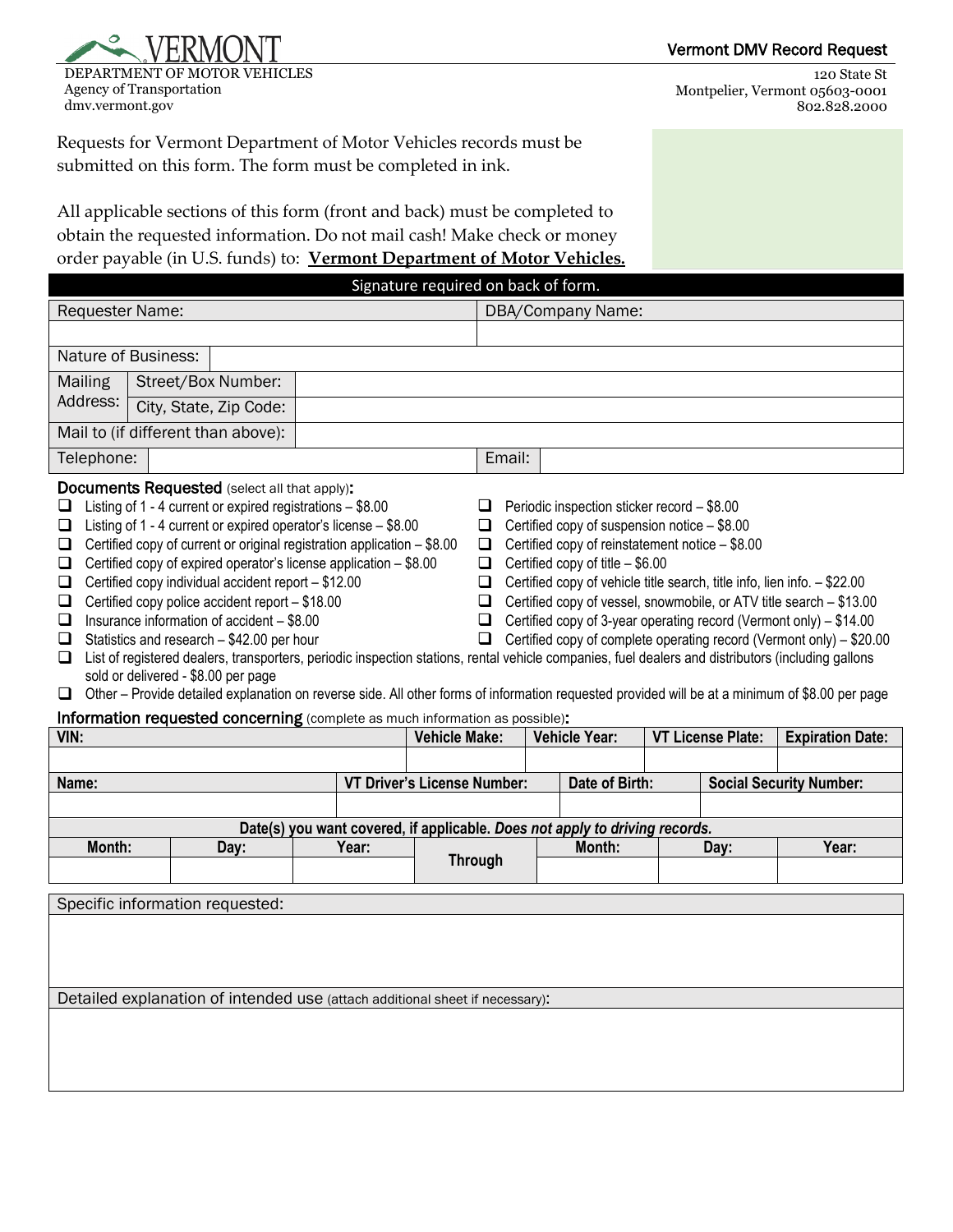| The information requested may be disclosed if authorized by the Driver Privacy Protection Act. Information being                                                                                                                                                                                                                                                                                                                                        |  |  |  |  |
|---------------------------------------------------------------------------------------------------------------------------------------------------------------------------------------------------------------------------------------------------------------------------------------------------------------------------------------------------------------------------------------------------------------------------------------------------------|--|--|--|--|
| requested is (initial appropriate category below*):                                                                                                                                                                                                                                                                                                                                                                                                     |  |  |  |  |
| For use by any government agency, including any court or law enforcement agency, in carrying out its functions, or any private<br>person acting on behalf of a government agency in carrying out its functions. (18 U.S.C. §2721(b)(1))                                                                                                                                                                                                                 |  |  |  |  |
| For use in connection with matters of motor vehicles or driver safety and theft; motor vehicle emissions; motor vehicle product<br>alterations, recalls, or advisories; performance monitoring of motor vehicles, motor vehicle parts, and dealers; motor vehicle market<br>research activities, including survey research; and removal of non-owner records from the original owner records of motor vehicle<br>manufacturers. (18 U.S.C. §2721(b)(2)) |  |  |  |  |
| For use in the formal course of business by a legitimate business or its agents, employees, or contractors to verify the accuracy of<br>personal information submitted by the individual to the business or its agents, employees, or contractors. (18 U.S.C. §2721(b)(3)(A))<br>If information provided does not match DMV records, correct information will not be provided.                                                                          |  |  |  |  |
| For use in connection with any proceeding in any court or government agency or before any self-regulatory body, including the service<br>of process, investigation in anticipation of litigation, and the execution or enforcement of judgments and orders, or pursuant to an<br>order of any court. (18 U.S.C. §2721(b)(4))                                                                                                                            |  |  |  |  |
| For use in research activities, and for use in producing statistical reports, so long as the personal information is not published,<br>redisclosed, or used to contact individuals. (18 U.S.C. §2721(b)(5))                                                                                                                                                                                                                                             |  |  |  |  |
| For use by any insurer or insurance support organization, or by a self-insured entity, or its agents, employees, or contractors, in<br>connection with claims investigation activities, antifraud activities, rating, or underwriting. (18 U.S.C. §2721(b)(6))                                                                                                                                                                                          |  |  |  |  |
| For use by an employer, of its agent or insurer, to obtain or verify information relating to a holder of a commercial driver's license<br>which is required under the Commercial Motor Vehicle Safety Act of 1996 [Title XII of Public Law 99-570]. (18 U.S.C. §2721(b)(9))                                                                                                                                                                             |  |  |  |  |
| Unrestricted or specified use with written consent of the person who is the subject of the information. This includes information<br>regarding oneself. ("Release portion" on other side of this form must be completed in full.) (18 U.S.C. §2721(b)(13))                                                                                                                                                                                              |  |  |  |  |
| For any use specifically authorized by law that is related to the operation of a motor vehicle or public safety. (18 U.S.C. §2721(b)(14))                                                                                                                                                                                                                                                                                                               |  |  |  |  |

# AUTHORIZATION OF RELEASE OF INFORMATION

I hereby, with my signature, authorize (name of person or business you are authorizing):

| To perform a <u>one-time</u> search of the Vermont Department of Motor Vehicles files pertaining to me and any resulting reports. Or; |  |  |  |  |
|---------------------------------------------------------------------------------------------------------------------------------------|--|--|--|--|
| $\Box$ A one-time authorization to transact business pertaining to me within the Vermont Department of Motor Vehicles.                |  |  |  |  |
| Signature of individual authorizing release:<br>Date of authorization:                                                                |  |  |  |  |
|                                                                                                                                       |  |  |  |  |

| In requesting and using this information I acknowledge that this disclosure and any re-disclosure is subject to the Driver Privacy |                                       |  |  |  |
|------------------------------------------------------------------------------------------------------------------------------------|---------------------------------------|--|--|--|
| Protection Act (18 U.S.C. §2723). This is signed and the request is made subject to penalties of 18 U.S.C §2723 and V.S.A. §202.   |                                       |  |  |  |
| Signature of requestor:<br>Date of request:                                                                                        |                                       |  |  |  |
|                                                                                                                                    |                                       |  |  |  |
| Printed name of requestor:                                                                                                         | Driver's license number of requestor: |  |  |  |
|                                                                                                                                    |                                       |  |  |  |

Upon receipt of this request by the Vermont Department of Motor Vehicles, it will be reviewed by appropriate personnel to determine whether this request conforms to DPPA protocol and requirements. Failure to meet these qualifications or to provide adequate information to make a determination will result in the denial of your request.

#### \*Note – Documents identifying the requestor are required for all requests. You must include copies of your state issued identification and documentation that you are authorized to obtain the requested information. If you are unsure of what documents are required, please call 802.828.2000.

| FOR DEPARTMENT USE ONLY - DO NOT WRITE BEYOND THIS POINT                                                           |  |  |  |
|--------------------------------------------------------------------------------------------------------------------|--|--|--|
| This request is hereby denied as the record(s) is/are exempt from inspection and copying for the following reason: |  |  |  |
| They are records which, by law, are designated confidential or by a similar term.<br>⊔                             |  |  |  |
| $\Box$ They are recorde which by law may only be disclosed to energing ly decimated newcone                        |  |  |  |

They are records which, by law, may only be disclosed to specifically designated persons.

You have the right to appeal this denial to the Commissioner of Motor Vehicles (must be submitted in writing).

Vermont Department of Motor Vehicles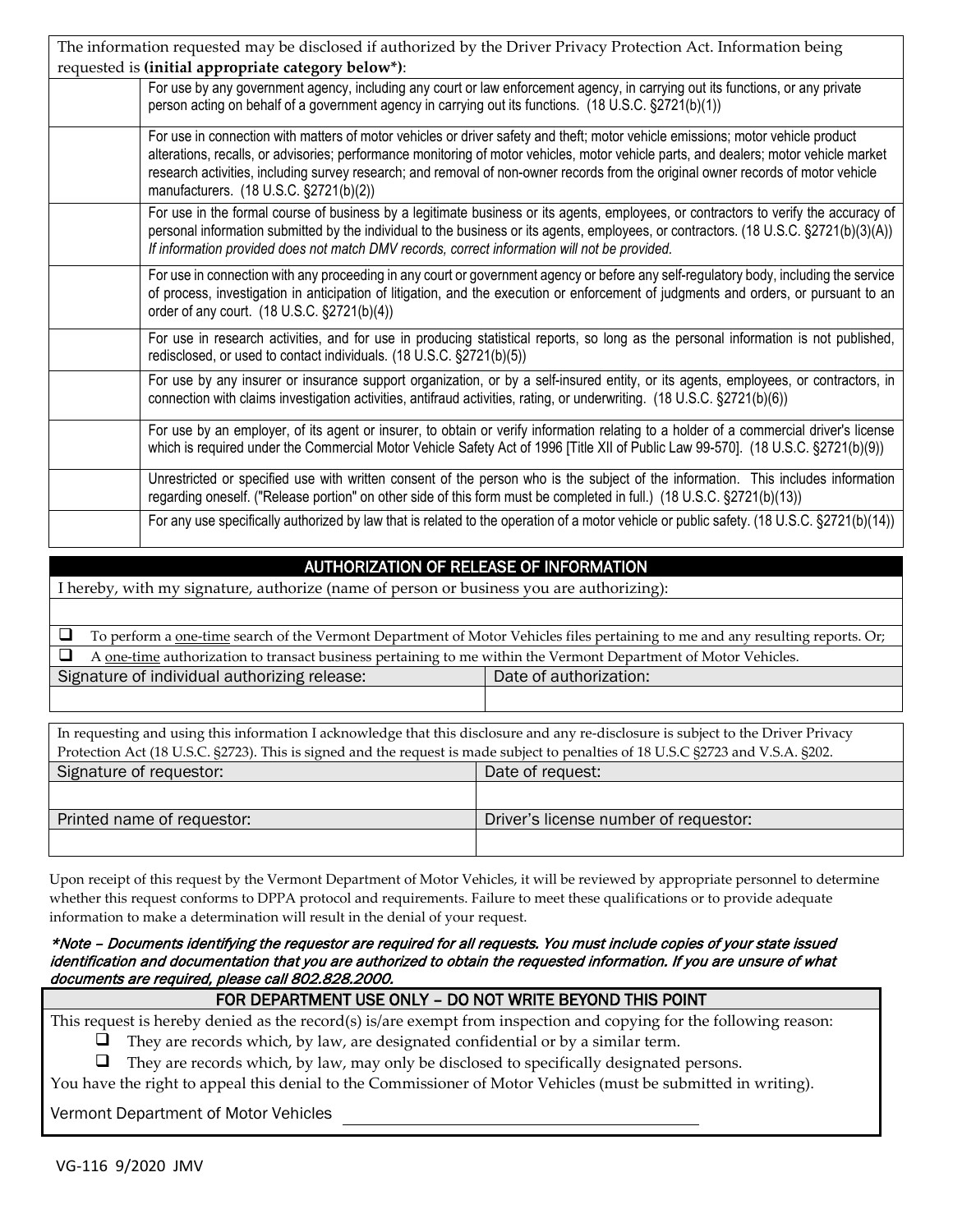

*Agency of Transportation* **Department of Motor Vehicles Montpelier, Vermont 05603-0001 dmv.vermont.gov**

[phone] 802-828-2011 [fax] 802-828-2170 [ttd]  $711$ 

The Vermont Department of Motor Vehicles, hereinafter referred to as the DMV,

and  $\Box$ User, by and through its undersigned, authorized agents hereby agree as follows:

The DMV will allow the User access to certain of its records for the purpose of obtaining personal information but only for those purposes specifically authorized by the Driver Privacy Protection Policy.

The information being requested by the User is for the following use(s):

- $\Box$  For use by any government agency, including any court or law enforcement agency, in carrying out its functions, or any private person acting on behalf of a government agency in carrying out its functions. *Copy of government agency, court or law enforcement ID or authorization must be attached to all requests.* (18 U.S.C. §2721(b)(1))
- $\Box$  For use in connection with matters of motor vehicles or driver safety and theft; motor vehicle emissions; motor vehicle product alterations, recalls, or advisories; performance monitoring of motor vehicles, motor vehicle parts, and dealers; motor vehicle market research activities, including survey research; and removal of non-owner records from the original owner records of motor vehicle manufacturers. (18 U.S.C. §2721(b)(2))
- $\Box$  For use in the formal course of business by a legitimate business or its agents, employees, or contractors to verify the accuracy of personal information submitted by the individual to the business or its agents, employees, or contractors. (18 U.S.C. §2721(b)(3)(A))
- $\Box$  For use in connection with any proceeding in any court or government agency or before any selfregulatory body, including the service of process, investigation in anticipation of litigation, and the execution or enforcement of judgments and orders, or pursuant to an order of any court. (18 U.S.C. §2721(b)(4))
- $\Box$  For use in research activities, and for use in producing statistical reports, so long as the personal information is not published, redisclosed, or used to contact individuals. (18 U.S.C. §2721(b)(5))
- $\Box$  For use by any insurer or insurance support organization, or by a self-insured entity, or its agents, employees, or contractors, in connection with claims investigation activities, antifraud activities, rating, or underwriting (18 U.S.C. §2721(b)(6))
- $\Box$  For use by an employer, of its agent or insurer, to obtain or verify information relating to a holder of a commercial driver's license which is required under the Commercial Motor Vehicle Safety Act of 1996 [Title XII of Public Law 99-570]. (18 U.S.C. §2721(b)(9))
- $\Box$  For any use specifically authorized by law that is related to the operation of a motor vehicle or public safety. (18 U.S.C. §2721(b)(14))

Upon receipt of this request by the DMV, it will be reviewed by appropriate departmental personnel to determine whether this request conforms to DPPA protocol and requirements. Failure to meet these qualifications will result in a denial of your request.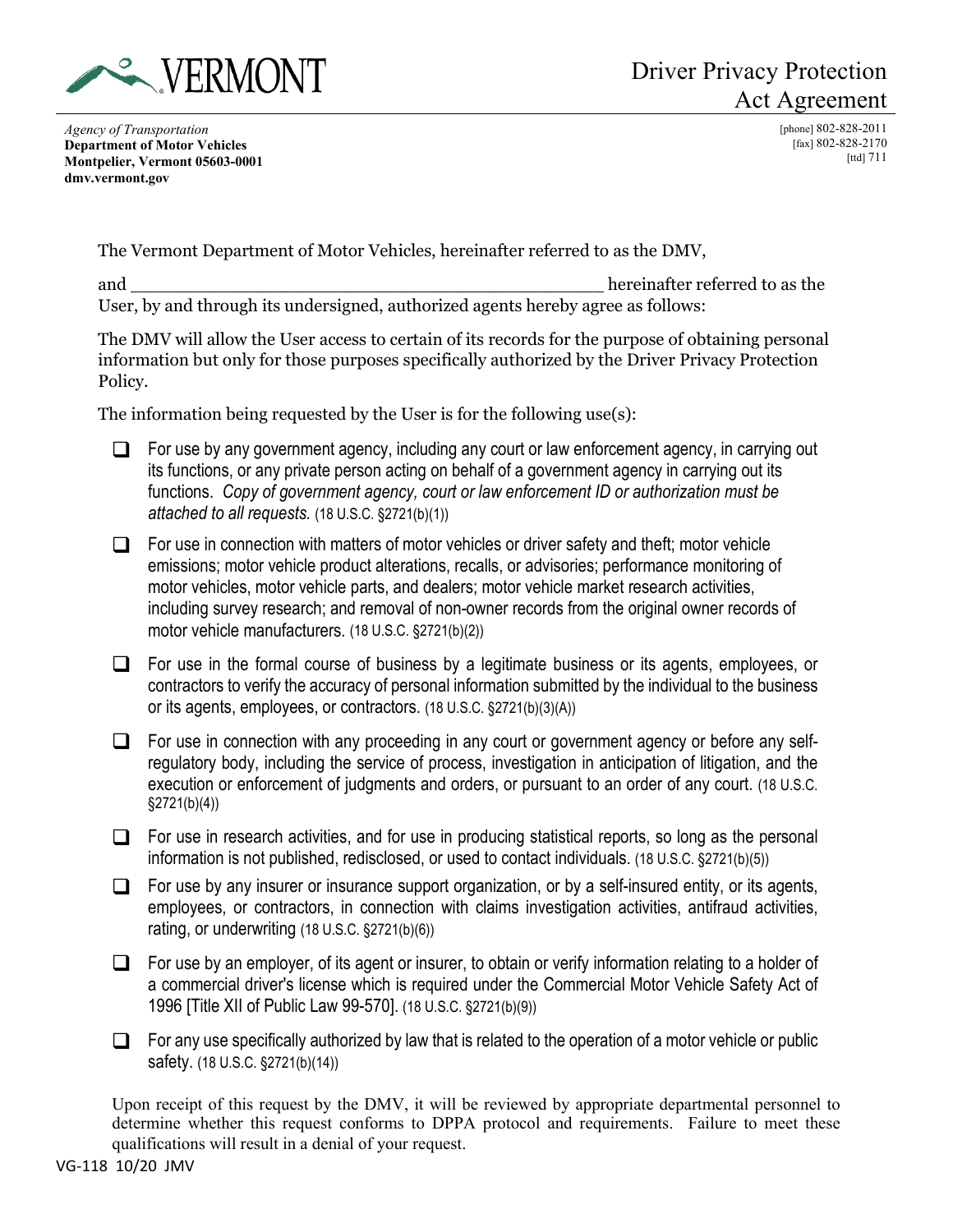In requesting and using this information the User acknowledges that this disclosure and any re-disclosure is subject to penalties of the Federal Driver Privacy Protection Act (18 U.S.C. §2723). It is further understood and agreed by the **Company/Purchaser, etc.**, that in the event of any resale or redisclosure of personal information covered by the Act, **the Company/Purchaser, etc.**, must keep for a period of five years, records identifying each person or entity that receives information and the permitted purpose for which the information will be used. **The Company/Purchaser, etc.**, must make such records available to the Department upon request. This is signed and the request made subject to the penalties of 18 U.S.C. §2723 and 23 V.S.A. §202. The DMV is aware that the information received by the User will be sold, given, transferred, shared with, or otherwise made available to other persons, firms, corporations, or government agencies, based on the User's certification herein that everyone receiving this information will be legally entitled to it. To safeguard the security of such information obtained from the Department, the User certifies that it will not retain any information obtained pursuant to this agreement, except that the User may retain copies solely to comply with retention requirements imposed by applicable laws. However, the User must retain written evidence of appropriate use of this information as more fully described above.

Further, it is understood that any release of information from Department records requested under either 1 V.S.A. Chapter 5, Subchapter 3, 23 V.S.A. Chapter 3 or the Driver Privacy Protections Policy, as applicable, shall be subject to Department system and resources capabilities and established costs.

| Requestor Name*:                                                                               |                                    | DBA/Company Name: |        |        |  |
|------------------------------------------------------------------------------------------------|------------------------------------|-------------------|--------|--------|--|
|                                                                                                |                                    |                   |        |        |  |
| Nature of Business:                                                                            |                                    |                   |        |        |  |
| Street/Box Number:<br>Mailing                                                                  |                                    |                   |        |        |  |
| Address:                                                                                       | City, State, Zip Code:             |                   |        |        |  |
|                                                                                                | Mail to (if different than above): |                   |        |        |  |
| Telephone:                                                                                     |                                    |                   | Email: |        |  |
| Detailed<br>explanation<br>of intended<br>use (attach<br>additional<br>sheet if<br>necessary): |                                    |                   |        |        |  |
| Signature:                                                                                     |                                    |                   |        | Title: |  |
| Names of employees/requestors<br>authorized to perform DPPA work                               |                                    |                   |        |        |  |
| for you:                                                                                       |                                    |                   |        |        |  |
|                                                                                                |                                    |                   |        |        |  |
|                                                                                                |                                    |                   |        |        |  |

Approved:

**Commissioner, Department of Motor Vehicles** Date

\*Note – Documents identifying the requestor are required for all requests. You must include copies of your state issued identification and documentation that you are authorized to obtain the requested information. If you are unsure of what documents are required, please call 802.828.2000.